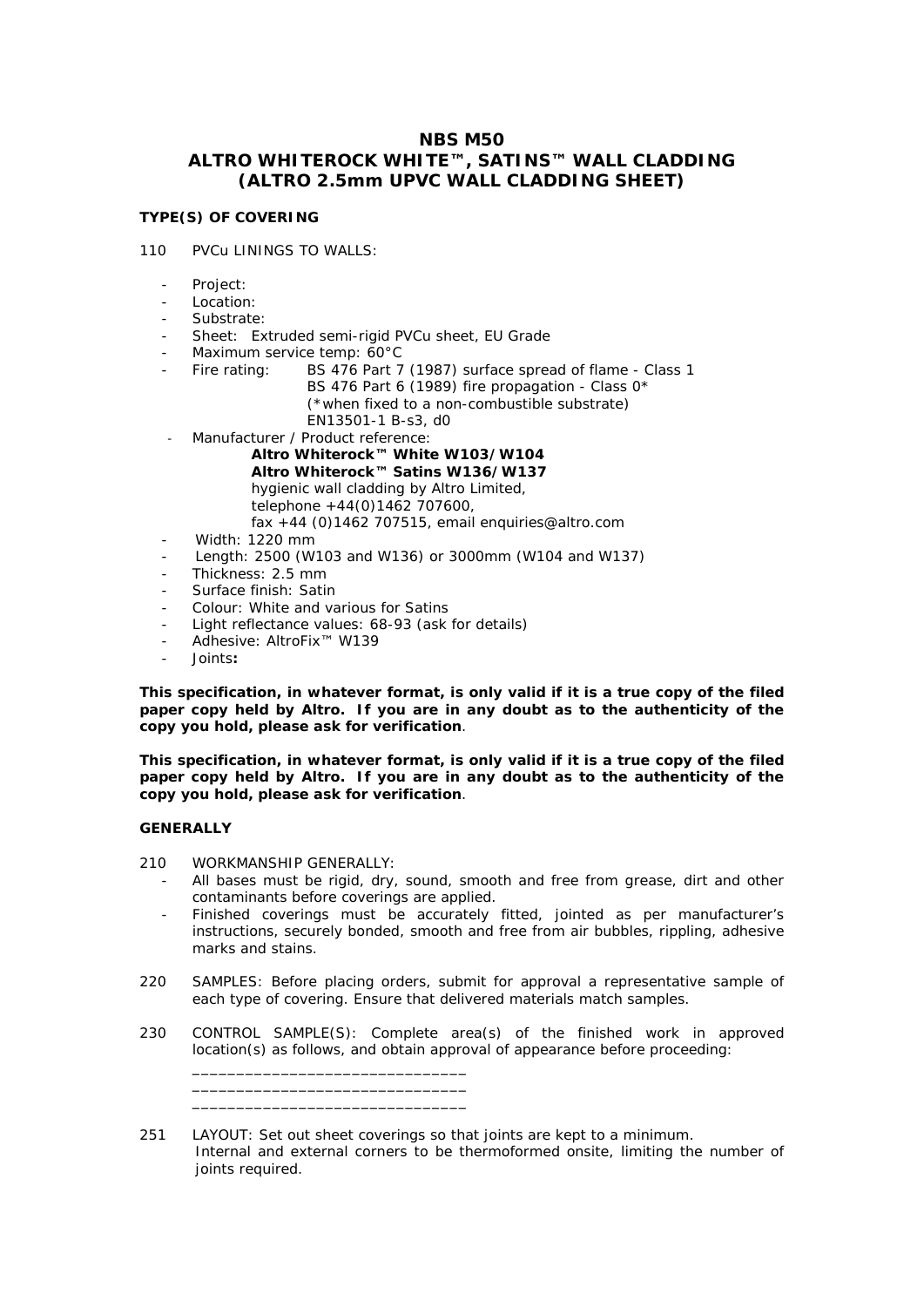- 310 MARKING: Ensure that materials are delivered to site in original packing, clearly marked with batch number.
- 320 STORAGE: Store materials in a clean, warm, dry, well-ventilated place. Keep in original packing until conditioning commences.
- 330 COMMENCEMENT: Do not lay materials until building is weather tight, wet trades have finished their work, the building is well dried out, all paintwork is finished and dry, conflicting overhead work completed, and service outlets, duct covers and other fixtures around which the materials are to be cut have been fixed. Inform CA not less than 48 hours before commencing fitting.
- 340 CONDITIONING: Sheets should be stored flat, fully supported and left for 24 hours to attain the ambient room temperature prior to installation (min 14°C). Minimum conditioning time to be increased by a factor of 2 for materials stored or transported at a temperature of less than  $10^0C$  immediately prior to installing.
- 350 Environment: General
	- Before during and after laying, provide adequate ventilation and maintain temperature and humidity approximately at levels which will prevail after the building is being occupied.
- 350A Environment: Heat

Areas where open cooking or open flame equipment is being used should comply with the following:

- Altro Whiterock panels once installed should not be exposed to temperatures above 60 degrees Centigrade.
- Before the testing of Kitchen equipment which is likely to expel severe heat, extraction systems must be operational. Failure to do so may result in expansion problems.
- With the construction of a dry wall system in a kitchen area or where the area has been adapted to form a wall behind cooking ranges. Altro Walls recommends the substrate or dry wall lining should be constructed with a Calcium Silica board. Stainless steel panels should then be used to clad these areas.
- Hot pipes and steam pipes should be insulated and a 3-5mm expansion gap should be created when installing panels around these pipes.

## **PREPARING SUBSTRATES**

- 410 SUITABILITY OF NEW SUBSTRATES AND CONDITIONS: Fitting of coverings will be taken as joint acceptance by the Main Contractor and Subcontractor of the suitability of the substrates and conditions within any given area.
- 420 SUITABILITY OF EXISTING SUBSTRATES AND CONDITIONS:
	- Before commencing work the subcontractor must confirm (through the Main Contractor) that existing substrates will, after the specified preparation, be suitable to receive the specified coverings.
	- Fitting of coverings will be taken as further acceptance of the suitability of the bases and also of the conditions within any given area.
- 430 DAMPNESS: Where linings are to be fitted on new wet-laid substrates:
	- All substrates to be dried to minimum of 16% WME (Wood Moisture Equivalent) on Protimeter 'Surveymaster' equipment or similar.
	- Take readings in all corners, along edges, and at various points over the area being tested.
- 440 SUITABLE SUBSTRATES: GENERAL

The specifications for finishes to receive PVCu wall cladding require:

- Good quality fairfaced brick or blockwork. Well aligned joints bagged up flush. Straight to within 3mm over a 2m straight edge and bricks/blocks flush with ones adjacent.
- Sand & cement rendering 1:3 to steel trowel finish.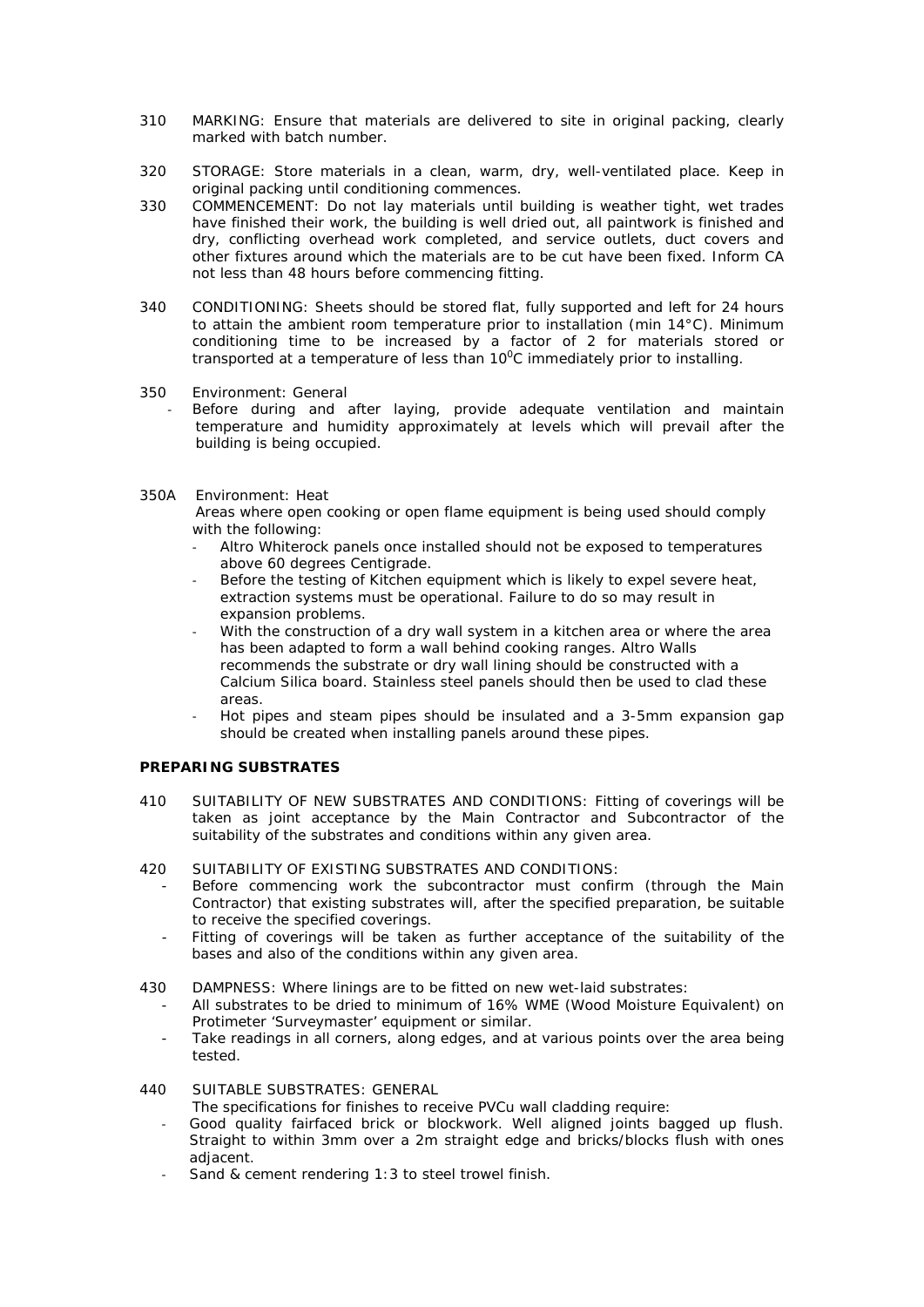- 12.5mm thick plasterboard. (do not seal with sealers as for decorating). If wall is affords fire protection ensure joints between plasterboard sheets filled with appropriate fillers.
- Minimum 9mm W.B.P. resin bonded plywood fixed at 200mm centres to suitable studwork or direct to solid substrate.
- Minimum 9mm MDF dense wood based panels fixed at 200mm centres to suitable studwork, or direct to solid substrate.
- Ceramic tiles which are clean and securely bonded to substrate.
- Certain sound painted surfaces (an adhesive test is advisable to ascertain compatibility).
- Plastered surfaces finished with steel trowel. (pink lightweight plasters generally not suitable).
- Porous surfaces to be thoroughly sealed with diluted PVA applied to the surface 12 hours prior to the installation. The sealer should be used in a diluted ratio of 1:10. Alternatively use Altro Primer Seal Ref: AGCPNF/01

## 440A SUITABLE SUBSTRATES - WELDED FINISH:

- Surface straight to within 3mm over a 2m straight edge.
- Sand & cement rendering 1:3 to steel trowel finish.
- 12.5mm thick plasterboard. (do not seal with sealers as for decorating). If wall is affords fire protection ensure joints between plasterboard sheets filled with appropriate fillers.
- Minimum 9mm W.B.P. resin bonded plywood fixed at 200mm centres to suitable studwork or direct to solid substrate.
- Minimum 9mm MDF dense wood based panels fixed at 200mm centres to suitable studwork or direct to solid substrate.
- Ceramic tiles which are clean securely bonded to the substrate and are level and true without any undulations or raised edges
- Certain sound painted surfaces (an adhesive test is advisable to ascertain compatibility).
- Plastered surfaces finished with steel trowel. (pink lightweight plasters generally not suitable).
- Porous surfaces to be thoroughly sealed with diluted PVA applied to the surface 12 hours prior to the installation. The sealer should be used in a diluted ratio of 1:10. Alternatively use Altro Primer Seal Ref: AGCPNF/01
- 470 SUBSTRATE PREPARATION EXISTING WALL FINISH TO BE REMOVED:
	- All loose paint and dust to be removed.
	- Friable surfaces should be removed or made sound.
	- (Please consult Altro regarding approved sealing treatments)
	- Make good as needed by local patching or filling with a repair mortar or sand and cement with Unibond mix, to give a smooth, even surface.
	- Straight to within 3mm over a 2m straight edge

## 480 EXISTING WALL FINISH TO BE OVERLAID:

- Make good as needed by local patching or filling with a repair mortar or sand and cement with Unibond mix, to give a smooth, even surface.
- Ceramic tiles should be thoroughly degreased, using suitable degreasing agent and scouring pad, rinsed with clean water and allowed to dry. Tiles should be abraded with diamond disc and all dust removed. Loose tiles should be removed and the area made good using Ardurapid 45 repair mortar or sand and cement with Unibond mix, if drying time permits. Alternatively, suitable thickness WBP plywood, screwed and plugged, (maximum 200mm centres) may be used.

## **FITTING COVERINGS**

- 640 ADHESIVE FIXING GENERALLY:
	- Adhesive should not be stored at temperatures below 5°C.
	- Recommended ambient temperature of 14°C / 57°F for all installation areas.
	- Back of sheets to be cleaned prior to applying adhesive.
	- Adhesive should be applied with the recommended notched trowel applicable to the adhesive selected**.**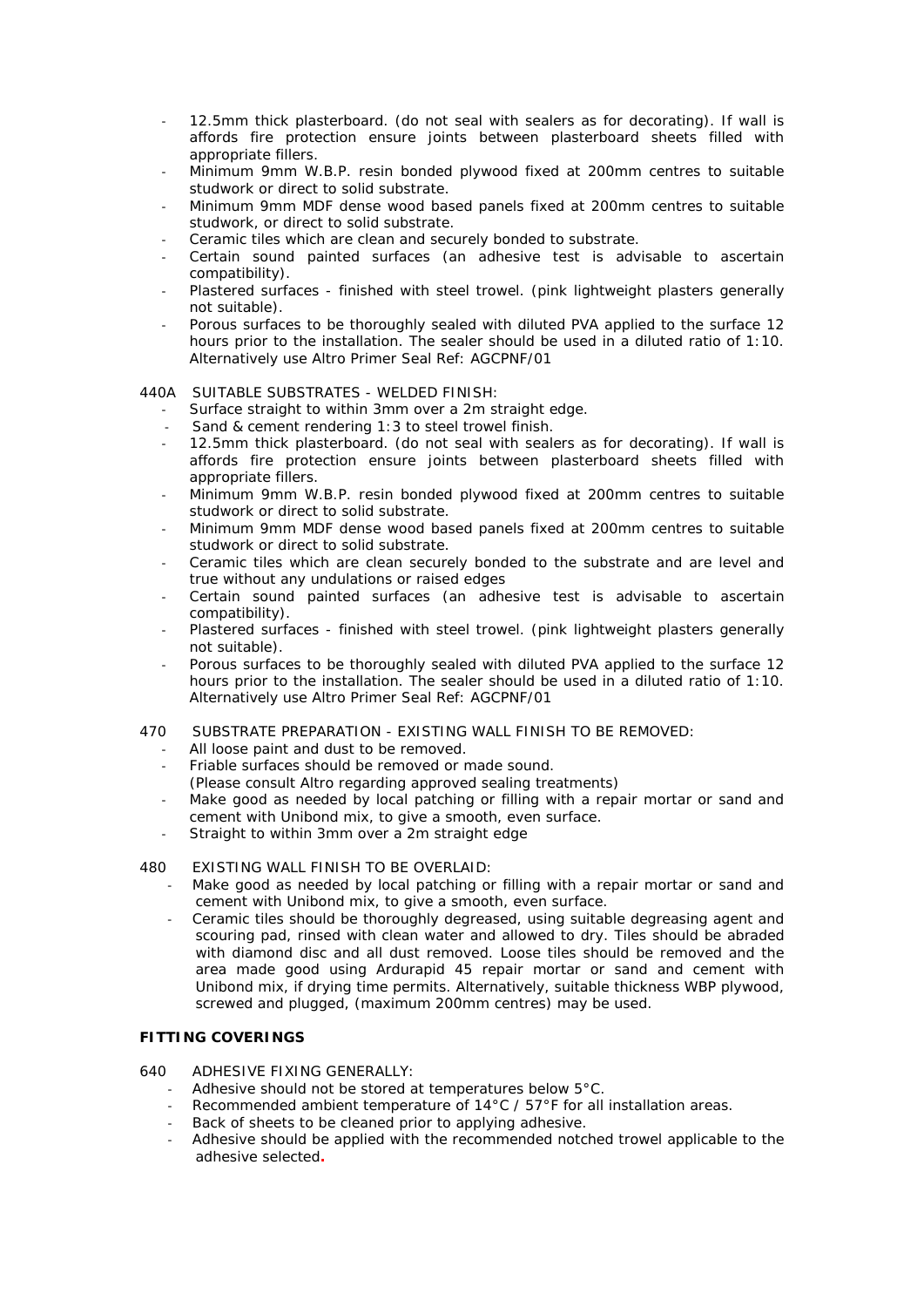- Apply firm even pressure with suitable roller to whole surface area of the panel as work proceeds, to ensure adequate adhesive transfer and good overall bond.
- Use Altro double sided tape Ref A815 or A915 (for welded system) as support whilst adhesive cures.
- 641A ADHESIVE FIXING BY ALTROFIX W139:
	- Use AltroFix W139 (Ref: A814) two-part polyurethane adhesive spread with a 5mm square notched trowel (Ref: A860).
	- On application immediately apply sheet to the wall.
	- Support the panel on double sided tape (Ref: A815 or A915 or welded system) whilst adhesive cures (approx. 3-5 hours - full cure 24 hours).
- 641C ADHESIVE FIXING BY ALTROFIX W157:
	- NB. This adhesive is only suitable for porous surfaces, for non-porous surfaces refer to AltroFix W139 or AltroFix W639 MS
	- Apply AltroFix W157 (Ref: A818) water based synthetic polymer adhesive to the back of the sheet using a 3mm deep x 5mm wide square notched trowel (Ref: A860/4).
	- On application immediately apply sheet to the wall.
	- Support the panel on double sided tape (Ref: A815 or A915 or welded system) whilst adhesive cures. (can be 24hours and upwards) NB. On completion, the installation should not be subject to an increase in ambient temperature to more than **30**°C until the adhesive is fully cured. Full cure will be dependent on porosity of substrate.
- 680 SEAM WELDING COVERINGS:
	- Do not commence welding of coverings until a minimum of 24 hours after fitting or until adhesive has completely set.
	- Use Altro double sided tape (Ref: A915) applied to the wall bridging the joint to be welded. Bring the edges of the sheets to be welded together leaving a 1.5mm - 2mm gap between sheets. Hot weld using hot air welding gun and Altro Whiterock welding rod. Clean off flush with sheet face to form a neat, smooth, strongly bonded joint. Recommended tool is Mozart trimming knife.
		- $\triangleright$  See Altro Whiterock detail drawing W9.
- 731 SEALANT:
	- Manufacturer and reference: Altro Whiterock silicone sealant (Ref: A802 white or A806 coloured) contact Altro Limited, telephone  $+44(0)1462$  707600, fax  $+44$ (0)1462 707515, email enquiries@altro.com
- 740 EDGINGS/COVER STRIPS: ALTRO PVC JOINT STRIP
	- All joints should be covered with high impact PVCu 'H' joint sections (Ref: A831 two-part joint trim, or G831 single part joint trim).
	- Internal/external corners: Altro Whiterock to be thermoformed on-site as needed, so limiting the number of joints required.
	- Vulnerable external corners are usually over-clad with stainless steel corner protectors, to a height of 1200mm.
- 740A EDGINGS/COVER STRIPS: ALTRO FLEXIJOINT
	- Double sided tapes (Ref: A815) applied 3mm in from the edge of the panel
	- Install the panels with a specific joint gap of 3.4mm (utilising Altro spacer bars).
	- Apply a uniform (2mm) bead of Altro AP600 polymer sealant to the substrate within the joint gap.
	- Fit Altro FlexiJoint (FJ01) into the joint gap and roll with a small wooden hand roller  $\triangleright$  See Altro Whiterock detail drawing W11.
	- Internal/external corners: Altro Whiterock to be thermoformed on-site, so limiting the number of joints required.
	- Vulnerable external corners are usually over-clad with stainless steel corner protectors, to a height of 1200mm.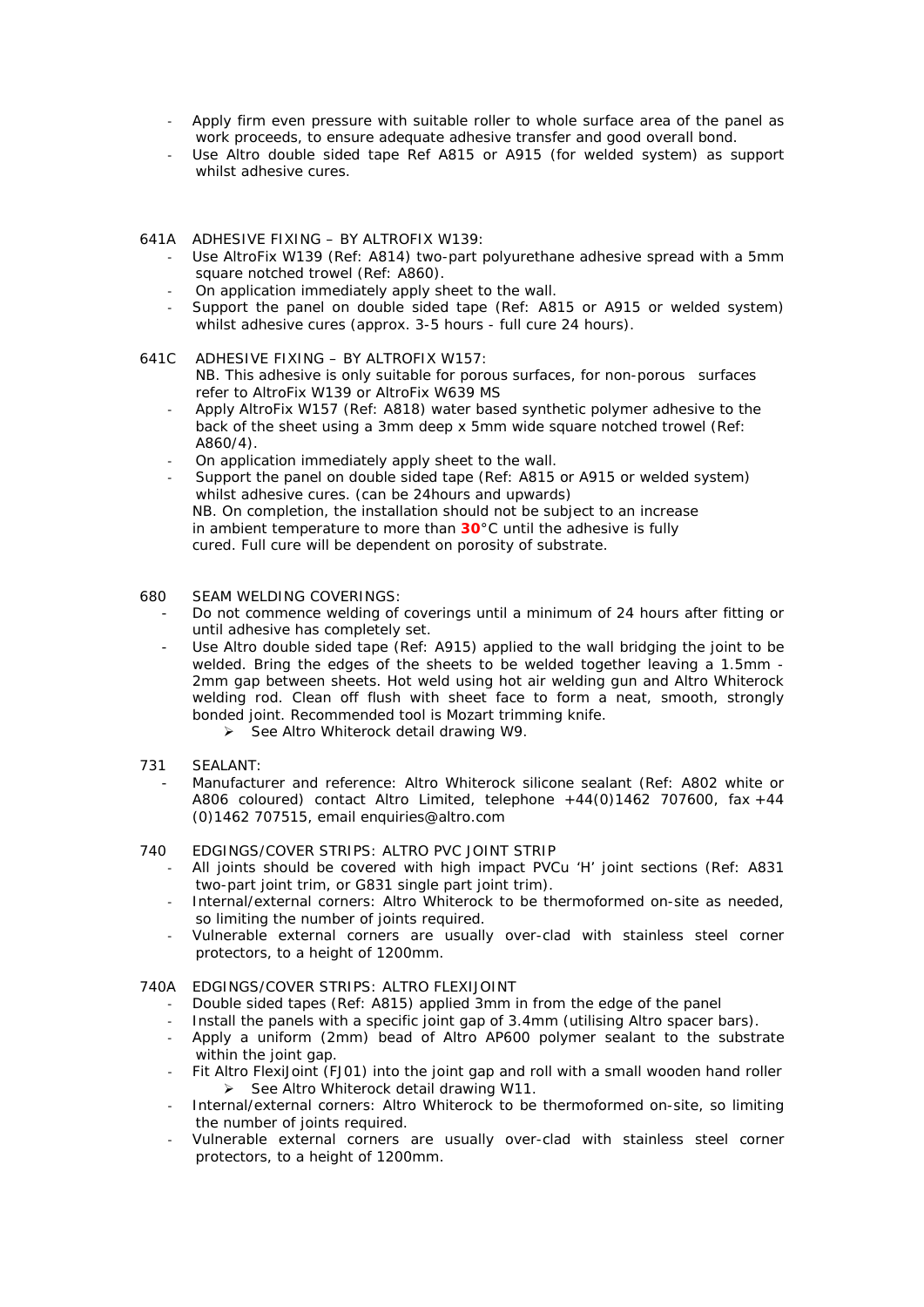- 740B EDGINGS/COVER STRIPS: ALTRO SILICONE JOINT
	- Form a flush joint using a 3-4mm bead of Altro Whiterock silicone sealant. (Ref: A802 white, or A806 coloured).
	- Internal/external corners: Altro Whiterock to be thermoformed on-site, so reducing the number of joints needed.
	- Vulnerable external corners are usually over-clad with stainless steel corner protectors, to a height of 1200mm.
- 740C EDGINGS/COVER STRIPS: ACCESSORIES
	- High impact PVCu two-part start and edge trim (Ref: A833)
	- High impact PVCu single part heavy duty start and edge trim (Ref: G833).
	- White powder coated aluminium 'H' joint sections (Ref: A854)
	- White powder coated aluminium start and edge trim (Ref: A853/25).
- 773 ABUTMENTS: GENERAL
	- To window frame, door frames, architraves, ceiling & quarry tile seal with Altro Whiterock silicone sealant (Ref: A802 white, or A806 coloured) 3-4mm width joint.  $\triangleright$  See Altro Whiterock detail drawings W1, W2 and WF3.
- 773A ABUTMENTS: TREATMENT TO SERVICE PREPARATIONS
	- All holes to be cut to allow 3-4mm silicone seal around all penetrations. seal with Altro Whiterock silicone sealant (Ref: A802 white or A806 coloured).
- 773B ABUTMENTS: PVC FLOORING
	- To PVC flooring with coved skirting joint to be covered with high impact PVCu transition strip (Ref: A832 two-part trim, or G832 single part trim).
		- $\triangleright$  Ask for Altro Whiterock detail drawing WF2.
	- Alternatively use Altro concealed wall/floor transition strip with overlap detail (Ref G835 / 25) mechanically fixed or bonded to the wall with adhesive (Ref Altro AP600).
		- > Ask for relevant Altro Whiterock detail drawing
- 773C ABUTMENTS: PVC FLOORING, SHOWER/WET AREAS
	- To PVC flooring with coved skirting overlapped by 50mm with Altro Whiterock, close bottom of sheet with silicone (Ref: A803 clear).
		- $\triangleright$  Ask for Altro Whiterock detail drawing WF4.
- 773D ABUTMENTS: RESIN FLOORING:
	- To resin flooring with coved skirting, close bottom of sheet with single part high impact PVCu trim section (Ref: G834/25)
		- $\triangleright$  Ask for Altro Whiterock detail drawing WF6.
	- Alternatively, close bottom of sheet with high impact PVCu transition strip (Ref: A832 two-part trim, or G832 single part trim) to resin cove upstand.
		- Ask for Altro Whiterock detail drawing WF5
	- Alternatively cove resin skirting feather out to nothing overlap by minimum 50mm with Altro Whiterock seal out bottom edge of sheet with Altro clear silicone sealant (Ref A803)

## 773E ABUTMENTS: TO SHOWER TRAY

- Use Altro Shower trim (Ref A918 bedded onto wall and shower tray with Altro Adhesive (Ref AP600)
	- $\triangleright$  See Drawing WS3.

773F ABUTMENTS: TO SHOWER TRAY WITH INTEGRAL UPSTAND.

- Apply Altro Whiterock over upstand ensuring sheet adhered to upstand leave 3mm gap between bottom of sheet and tray. seal with Altro Silicone sealant (REF A802, A803 or A806)

#### **COMPLETION**

- 810 CLEANING GENERALLY:
	- Remove all scrap, dust and dirt. Carefully remove adhesive and other marks from coverings and adjacent surfaces, using approved cleaning agents and methods.